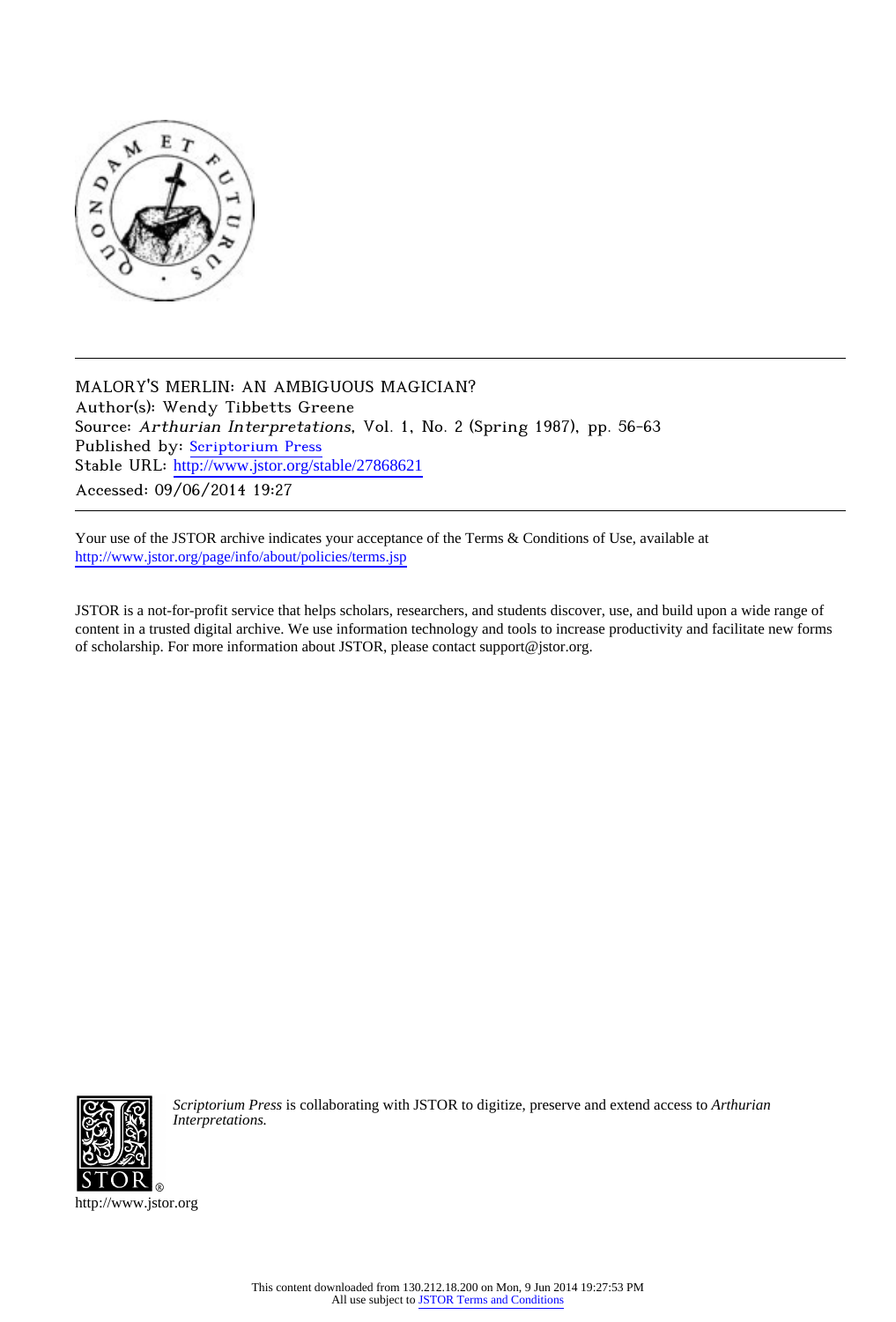# MALORY'S MERLIN: AN AMBIGUOUS MAGICIAN?

In a 1975 article titled "Merlin's Miscreation and the Repetition Compulsion in Malory's Morte Darthur," Arthur Samuel Kimball recognizes Merlin's ambiguous nature. He writes:

. . . the figure of Merlin is central to an understanding of the ultimate cause of the order-chaos tension and final disintegration of the Arthurian world. . . . [He is] the half-formed trickster who miscreates the world, not because of any malefic intent but rather because of the incompleteness of his creative power. He occupies an equivocal position half-way between god and devil; his creative power is replete with the ambiguities of the demi-urge, an ironically creative force that somehow goes awry. (29)

Muriel Whitaker is also aware of Merlin's dual nature. In Arthur's Kingdom of Adventure, published in 1984, she writes:

Merlin appears in the forest as a shapeshifting prophet, and an architectural engineer with the power of turning up unexpectedly, performing some task, and then disappearing as if by magic. The relation between creation and prophecy is particularly apparent at the end of 'The Knight with Two Swords.' . . . [Finally he is ] a tragic figure whose great achievement in establishing Arthur's kingdom is undermined by a humiliating and destructive passion for a woman. (57)

Both writers suspect that Malory's Merlin—only Malory's Merlin, not the strange composite necromancer that readers of the Arthurian legend in its multiple forms tend to think of—may not be a "mervaylous man" (44) despite the fact that Arthur calls him one.

Perhaps we should not be surprised to find Merlin's character mysterious. Lewis Thorpe traces one strand of the Merlin story through several early sources. In each source, Merlin's sardonic laughter teases the other characters in the story. Thorpe describes it as "the theme of sardonic laughter by . . . [a] demon soothsayer" (339).

But only a few critics have examined Merlin's nature in any detail. Kimball's Freudian account of his character is fascinating and probably accurate. Yet Malory's narrative-sometimes called "realistic"-gives readers the opportunity to judge Merlin in the simpler terms of his own actions in his own world. Since his role in the creation of Malory's Arthurian world looms large, Merlin's nature matters. In order to examine Merlin's character closely, I have posed these questions: First, what does Merlin say? For his words must reveal his nature. Second—and more important—what does Merlin do? And third, how do other characters respond to Merlin? Since Malory makes the Morte a dramatic work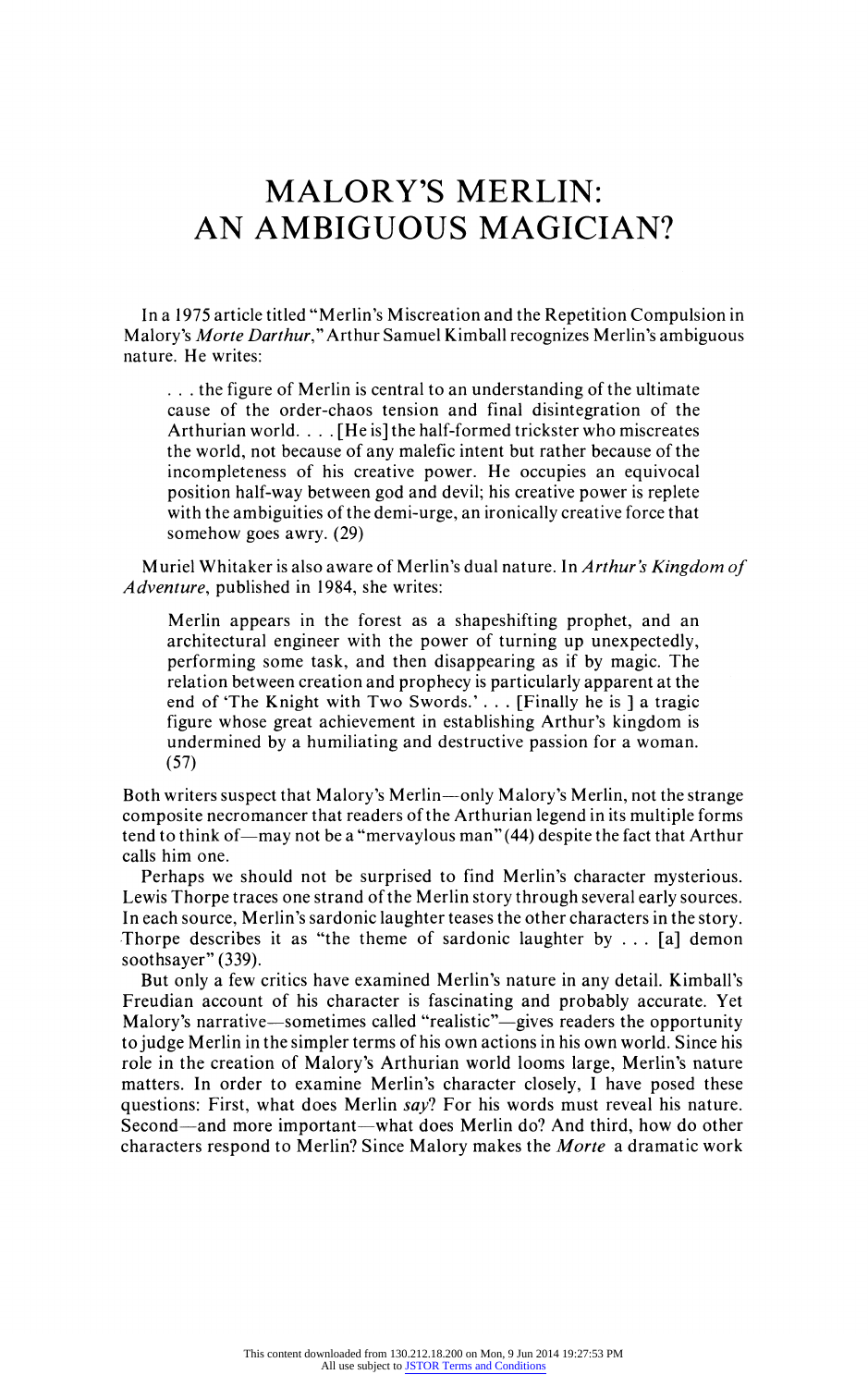which demonstrates his implications, others'responses will delineate the magician's nature. A digest of the answers follows.

Vinaver titles book I of The Tale of King Arthur "Merlin." Aptly so, for Merlin dominates the action in that book. Merlin strikes a bargain with Uther as the book opens, his voice ringing with confidence:

'Syr,' said Merlyn, 'I knowe al your hert every dele. So ye wil be sworn unto me, as ye be a true kynge enoynted, to fulfille my desyre, ye shal have your desyre.' (8)

'Syre,' said Merlyn, 'this is my desyre: the first nyght that ye shal lye by Igrayne ye shal gete a child on her; and whan that is borne, that it shal be delyverd to me for to nourisshe thereas I wille have it, for it shal be your worship and the childis availle as mykel as the child is worth.' (9)

And then, in a speech that makes clear the extent of his magical powers, Merlyn tells Uther how to achieve the assignation with Igraine.

'Now make you redy,' said Merlyn. 'This nyght ye shalle lye with Igrayne in the castel of Tyntigayll. And ye shalle be lyke the duke her husband, Ulfyus shal be lyke syre Brastias, a knyghte of the dukes, and I will be lyke a knyghte that hyghte syr Jordanus, a knyghte of the dukes. But wayte ye make not many questions with her nor her men, but saye ye are diseased, and soo hye yow to bedde and ryse not on the morne tyll I come to yow, for the castel of Tyntygaill is but ten myle hens.'(9)

Merlin controls the action perfectly; all goes according to plan. Arthur is born after Uther and Igraine are married, and Merlin reappears to dictate how the boy shall be raised and by whom. Two years later, as Uther lies sick, Merlin urges him into the field, and when Uther suffers a stroke on his return, Merlin says, with a significant lack of humility:

'There nys none other remedye,'said Merlyn, 'but God wil have His wille. But loke ye al barons be bifore kynge Uther to-morne, and God and I shalle make hym to speke.' (11)

When the nobles have gathered, Merlin says: "Syre, shall your sone Arthur be kyng after your dayes of this realme with all the appertenaunce?" ( 12). Uther says yes and dies. To reinforce Uther's decision-or is it his own?-Merlin sets up the sword-in-the-stone test. The reader who remarked that Merlin created Arthur and his world and then crowned him king exaggerated only slightly.

Merlin, several pages later, announces Arthur's exact and legitimate lineage: his word is not questioned. Merlin is usually believed; he is doubted once by Lot, and Lot is soon afterwards killed. We are not, however, told that Merlin played a part in his demise.

Merlin is extremely active in the ensuing battles, sometimes magically increasing the knight's provisions, sometimes traveling at great speed as a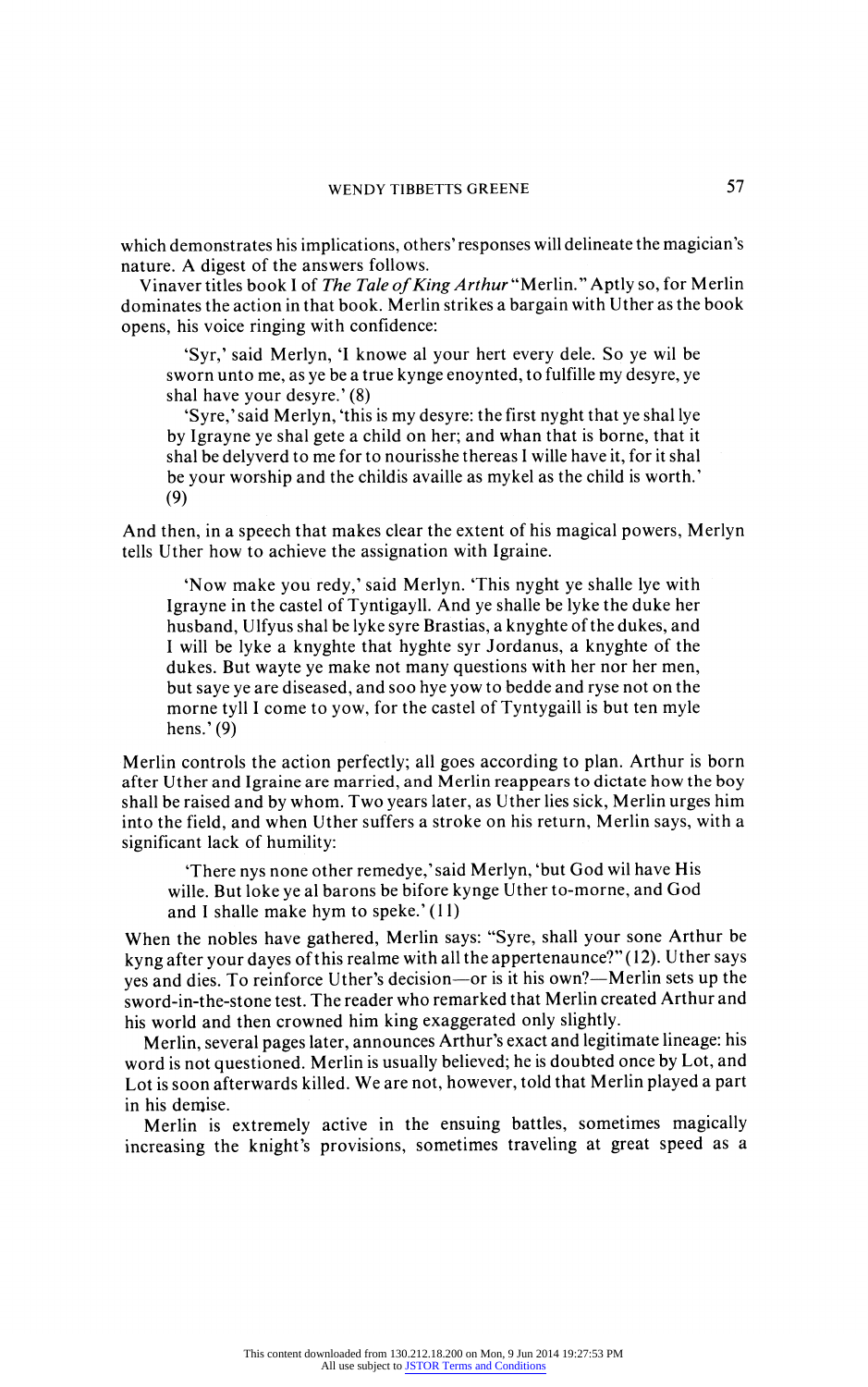### 58 MALORY'S MERLIN

messenger. One knight tells another that he marvels at the army's coming into the forest without its defenders knowing. "'Hit was by Merlions advice,' seyde a knyght" (32). Merlin appears as leader; Arthur does as he is told. Finally, Merlin stops the battle, saying to Arthur:

Thou hast never done. Hast thou nat done inow? Of three score thousande thys day has thou leffte on lyve but fyftene thousand! Therefore hit ys tyme to sey "Who!" for God ys wroth with the for thou woll never have done.' (36)

Merlin claims to know God's will. In addition, he uses a reproachful tone for the first time.

Next, Merlin plays three tricks on Arthur: he appears before him as a churl, as a child of fourteen, and disguised as an old man. Arthur does not recognize him. The three instances of disguise surround three sexual episodes for Arthur. He sleeps with Lyonors and begets Borre; shortly thereafter, he sees Guinivere "and ever afftir he loved hir" (39). Then he meets Morgawse, and not realizing that she is his own half-sister, Arthur sleeps with her and begets Mordred. Merlin is conspicuously absent from all of these incidents, only framing them with the disguise trick. In his final costume, as the old man, he reproaches Arthur again:

\ .. ye have done a thynge that God ys displesed with you, for ye have lyene by youre syster and on hir ye have gotyn a childe that shall destroy you and all the knyghtes of your realme.' (44)

Once again, Merlin purports to know God's will, and—this time—Arthur might reproach Merlin for not telling him of this half-sister, as well as for being absent when advice was needed. Helen Adolph suggests that Arthur's union with Morgawse arises from his own strange conception. She writes:

Uther's fraud, so it seems, brings upon Arthur the vengeance of his half-sister Margawse. . . . His irregular birth called for some kind of irregular union, making him, in an extenuated version of the Gregorious story, typical of the human condition. (28-29)

That possibility is reinforced when Arthur's lineage comes immediately into question. And if Merlin was responsible for Arthur's "irregular birth," then perhaps we must-as Adolph sees it-hold him responsible for Mordred's incestuous conception.

James Douglas Bruce believes that the specific story of Mordred's incestuous birth came into the Arthurian legend through the author of the Mort Artu, the real originator of the motif. Bruce ascribes a purpose to that writer which seems to apply to Malory's inclusion of it:

He endeavored to intensify the tragedy of Arthur's downfall by representing the chief agent in this catastrophe as being the offspring of the monarch's incestuous relations with his own sister. (197-98)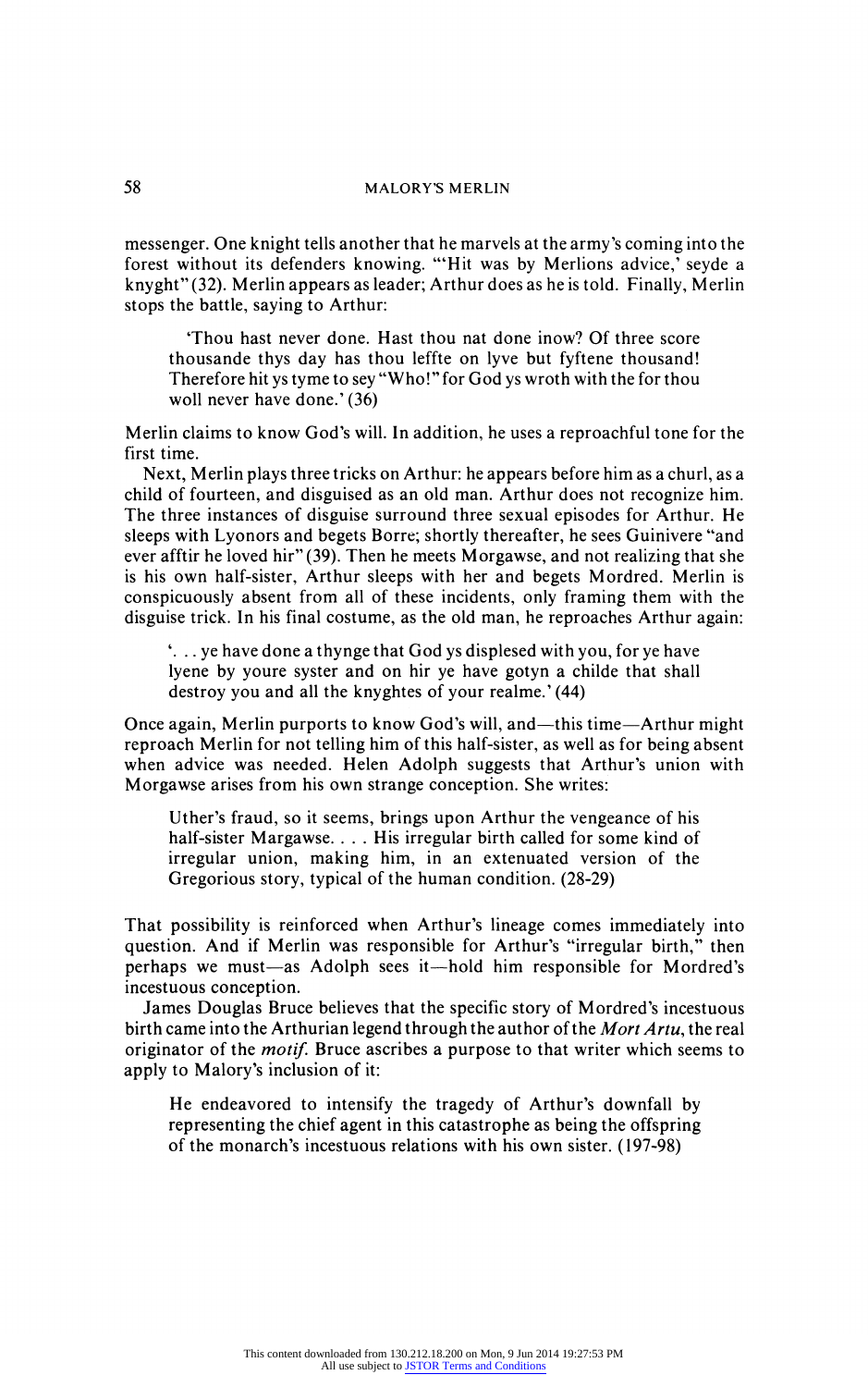Merlin is reproached in the next scene, concerning Arthur's lineage. Ulphius<br>exactly are manager blanc than the guaran? (AC). Ulphins's manda and Marlin says: "Ye are more to blame than the queene" (46). Ulphius's words and Merlin's filling to proceed Merlin's concernity more than the product of the concerni failure to prevent Mordred's conception mark a change in the reader's perception of Merlin: Merlin is not always right, nor perfectly powerful after all; he becomes vulnerable.

Merlin and Arthur enjoy a strange relationship: their rivalry nearly overcomes their mutual affection. Arthur saves Merlin from churls who are chasing him and says, "A, Merlion! . . . here haddist thou be slayne for all thy crafftis, had nat I bene" (49). Merlion's reply is churlish indeed, and flavored with arrogance as well:

'Nay,' seyde Merlyon, 'nat so, for I cowde a saved myselffe and I had wolde. But thou arte more nere thy deth than I am, for thou goste to thy dethe warde and God be nat thy frende.' (49)

In two incidents that follow, Merlin saves Arthur's life. Arthur is bested by Pellinore in a fair fight, and Pellinore is about to kill him when Merlin puts Pellinore to sleep. When they pass Pellinore later, Merlin renders himself and Arthur invisible. These incidents with Pellinore bracket the acquisition of Excalibur, engineered by Merlin.

Shortly after their return to Camelot, Arthur orders the "slaughter of the innocents." Merlin is blamed in part:

Than kynge Arthure lette sende for all the children that were borne in May-day, begotyn of lordis and borne of ladyes; for Merlyon tolde kynge Arthure that he that sholde destroy hym and all the londe sholde be borne on May-day [italics mine]. (55)

And again,

So, many lordys and barownes of thys realme were displeased for hir children were so loste; and many putte the wyght on Merlion more than o[n] Arthure. So what for drede and for love, they helde their pece. (55-56)

The barons, I suspect, dread Merlin and love Arthur.

Thus, in the first book, Merlin has stage-managed events. He has been egocentric and ambitious. He has also revealed a dictatorial and arrogant personality; he is often reproachful of others, but never of himself. He may well be feared more than he is loved, for how many prophets of our literary tradition both know the future and participate in present action in order to affect the future? Cassandra and Teiresias, for example, try to stand outside the plot they inhabit. Not so Merlin; either his knowledge of coming events is incomplete—which he never admits-or he believes that he can change the patterns of events to come.

In book II, "Balyn Le Sauvage or The Knight with Two Swords," Merlin participates in the brutal tale on eight separate occasions. More than once, however, his significance for the story resides in his conspicuous absence. Merlin is conspicuous by his absence from nearly the first quarter of "Baiin." Book II opens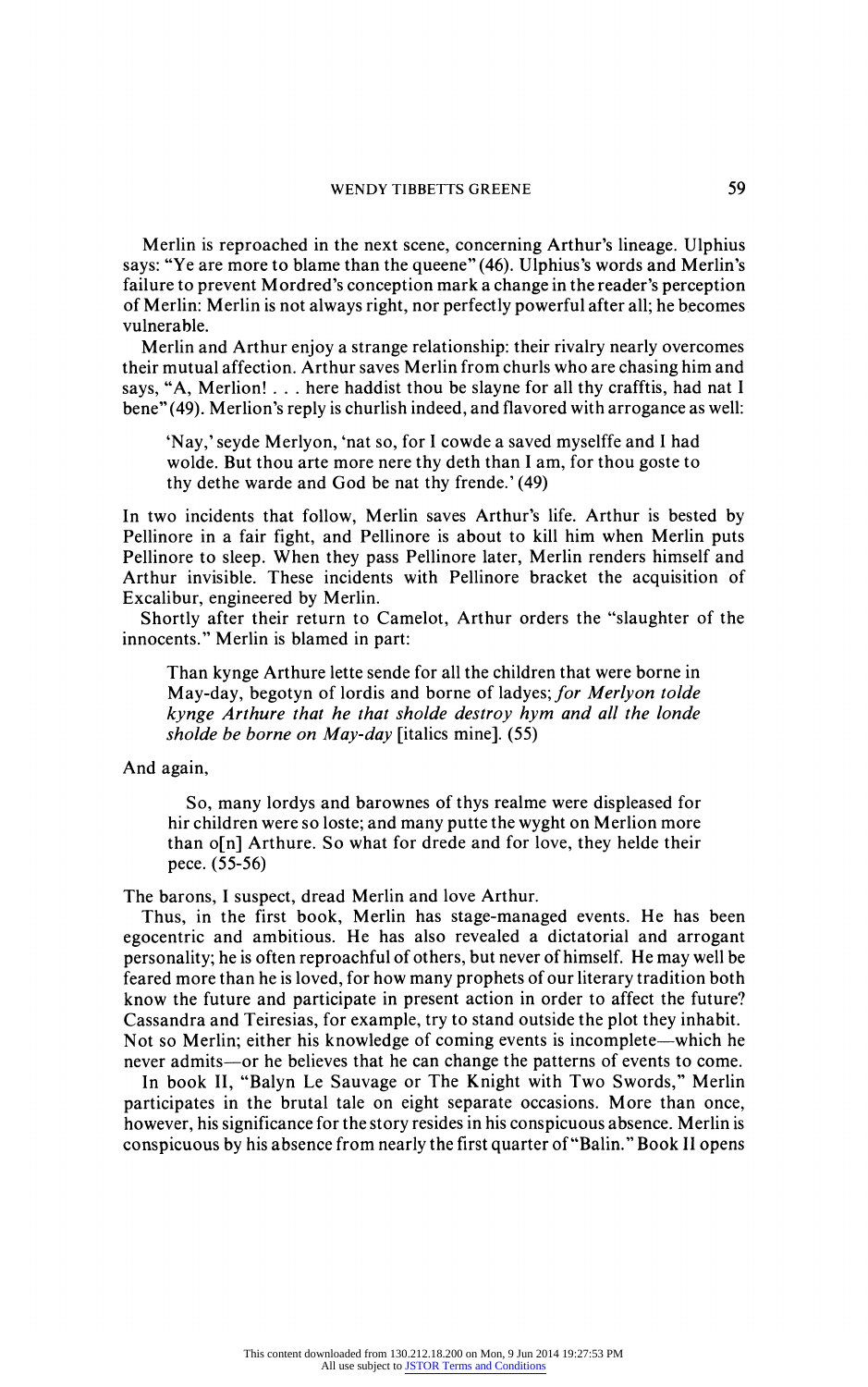#### 60 MALORY'S MERLIN

with Arthur's call for a council general and jousts to prepare to combat the invasion of King Royns. Since Merlin has established himself in book 1 as Arthur's premier counselor, where is he? Why is he not there? Had Merlin been there when Lady Lyle's damsel offered the sword test to Arthur and his barons, he there when Lady Lyle's damsel offered the sword test to Arthur and his barons, he could have warned them against her. Merlin could have saved Balin and his brother and Lanceor and Columbe; he could, in fact, have prevented the dolorous stroke.

Nor does Merlin appear when the Lady of the Lake comes to claim her gift in return for Excalibur. Merlin was with Arthur—and full of advice—when Arthur received the sword; should he not, in fairness to Arthur, be present now? In sum, Merlin affects book II by his absence from its crucial opening scenes; he affects the book's later progress by entering the action briefly on several occasions. Merlin's prediction of the dolorous stroke, the fact that he blames Balin for Columbe's death, may drive Balin to seek death in combat with his brother. Although he is warned to turn back, he goes forward to that battle. Can Merlin, who has laid the blame and made the prophecy, properly be considered blameless? Robert L. Kelly implies that he cannot (92-96). In contrast with book I, however, Merlin operates largely as a prophet in book II; except in the case of King Lot and in the case of his preparation of Galahad's sword, Merlin stands outside events rather than manipulating them extensively as he did in book I. Most important, he fails, conspicuously, to prevent certain unfortunate events from occurring. He certainly reveals, in this book, that he is much less than omnipotent.

"Torre and Pellinore" opens with a discussion of Arthur's lineage and then a discussion of marriage that remains central to the whole Morte. Part of it is often quoted but at the expense of the passage's tone. The entire discussion reads:

'My barownes woll let me have no reste but nedis I muste take a wyff, and I wolde none take but by thy counceile and advice.'

'Hit ys well don,' seyde Merlyon, 'that ye take a wyff, for a man of youre bounté and nobles sholde not be withoute a wyff. Now is there ony,' seyde Marlyon, 'that ye love more than another?'

'Ye,' seyde kyng Arthure, 'I love Gwenyvere, the kynges doughtir of Lodegrean, of the londe of Camelerde, the whyche holdyth in his house the Table Rounde that ye tolde me he had hit of my fadir Uther. And this damesell is the moste valyaunte and fayryst that I know lyvyng, or yet that ever I coulde fynde.'

'Sertis,' seyde M[e]rlyon, 'as of her beauté and fayrenesse she is one of the fayrest on lyve. But and ye loved hir not so well as ye do, I scholde fynde you a damesell of beauté and of goodnesse that sholde lyke you and please you, and youre herte were nat sette. But thereas mannes herte is sette he woll be loth to returne.'

'That is trouthe,' seyde kyng Arthur. (97)

It is the narrator's commentary, immediately following the dialogue, that tends to be quoted: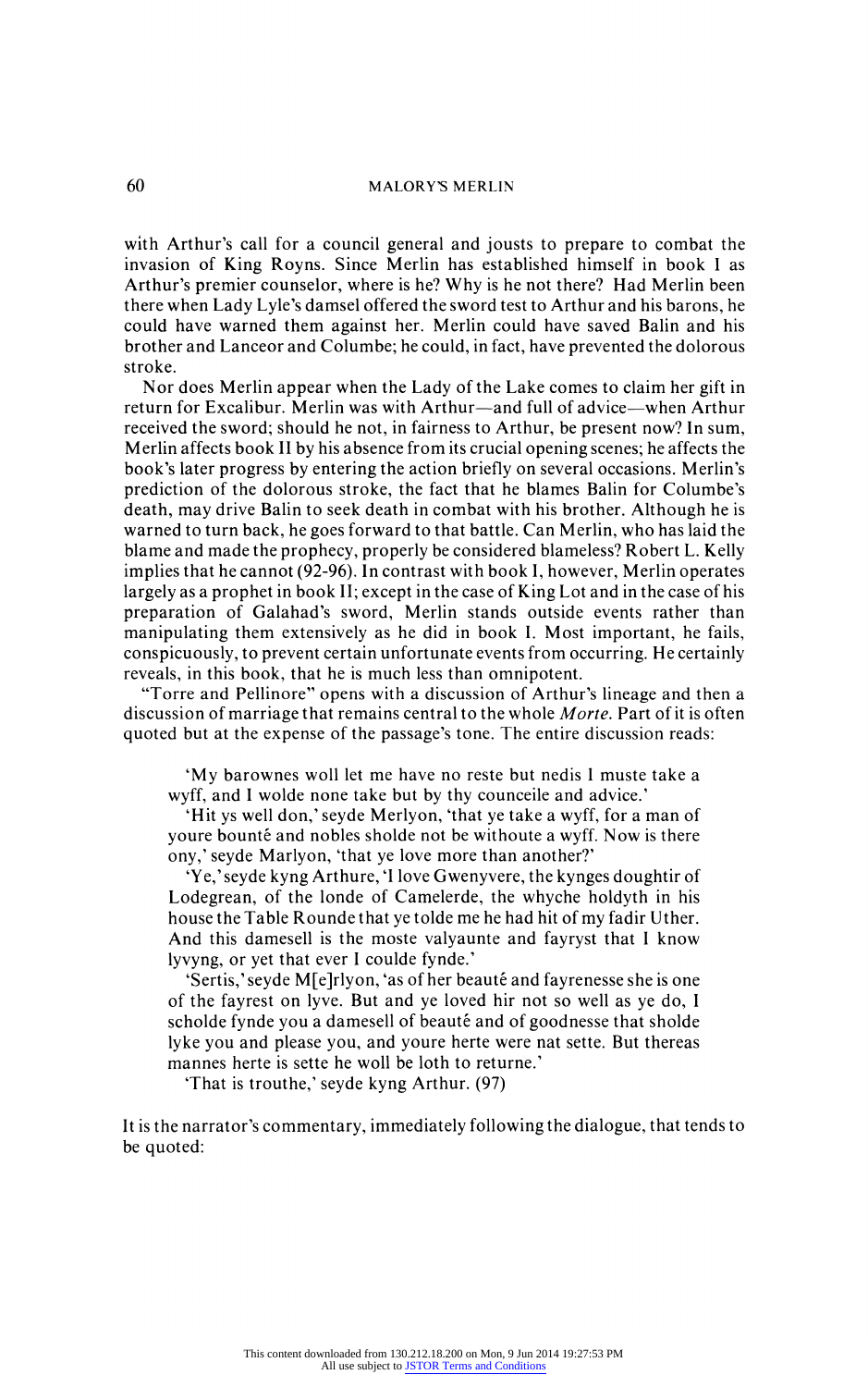But M[e]rlyon warned the kyng covertly that Gwenyver was nat holsom for hym to take to wyff. For he warned hym that Launcelot sholde love hir, and sehe hym agayne, and so he turned his tale to the aventures of the Sankegreal.

Then Merlion desyred of the kyng for to have men with hym that scholde enquere of Gwenyver, and so the kyng gr[a]unted hym. (97)

Merlin asks Arthur for his choice in wives. And when Arthur suggests Guinevere, Merlin warns him, yet does not attempt, in the dialogue quoted, to dissuade him. The narrator's account of Merlin's warning gives no hint of Arthur's response. Instead, Merlin-not Arthur-apparently changes the subject, while the narrator does not finish the sentence. Next, without further suggestion from Arthur, Merlin goes on to bring about the marriage. Merlin appears to be in charge and to be promoting Guinevere. Merlin, without further direction, fetches Guinevere for Arthur to marry. Merlin deliberately arranges a marriage that he knows will be disastrous.

Pellinore comes to the court and is much pleased with his newfound son, Torre.<br>Merlin—not Arthur—makes much of Pellinor, seating him next to the Sege Merlin—not Arthur—makes much of Pellinor, seating him next to the Seg Perelous, and saying "Thys [is] your place, for beste ar ye worthy to sitte thereinne of ony that here ys" (102). Gawain's angry reaction—certainly fed by Merlin's lack of tact in preferring Pellinor above all others—marks the first overt evidence of the sons-of-Margawse/ Pellinore feud, the feud which eventually pits Gawain and Lancelot against each other. Merlin insists that this adventure be taken up and that Torre and Pellinore accompany Arthur's choice, Gawain, on the quest. During the same quest, Gawain strikes off the head of a damsel who has thrown herself across her knight to reinforce his plea for mercy, a plea which Gawain should have granted. Merlin and Arthur agree that he must tell the court every detail of his shameful adventure, thus reinforcing the incipient break between Arthur/Guinevere and Gawain. Then Torre tells of his triumph, by implication emphasizing that he—not Gawain—is current court favorite. Merlin feeds the Lot-Pellinore feud even as he sees it developing.

When Pellinore, in his first adventure, does not stop for a lady who begs for his help for a wounded knight, she kills herself in anguish. Much later, Pellinore finds the heads of the lady and the wounded knight. Lions and other wild beasts have eaten their bodies. When he tells the tale at court, expressing his regret, Merlin reveals that Alyne-the lady-was Pellinore's natural daughter. This revelation, Merlin's continuous reproaches, and his arrogance seem brutal. The reader wonders why Merlin does not keep some facts to himself.

Arthur himself gains ascendancy in "The Death of Merlin and the War with the Five Kings," and toward the end of the section, Pellinore usurps the role of adviser. Merlin, as is clear from the beginning of this book, has lost control of Arthur's world. In describing Merlin's relationship with Nenyve, the narrator lets the reader know that Merlin is no longer in command of his own actions:

Merlyon felle in dotage on the damesell.  $\ldots$ . And ever she made Merlion good chere tylle sehe had lerned of hym all maner of thynges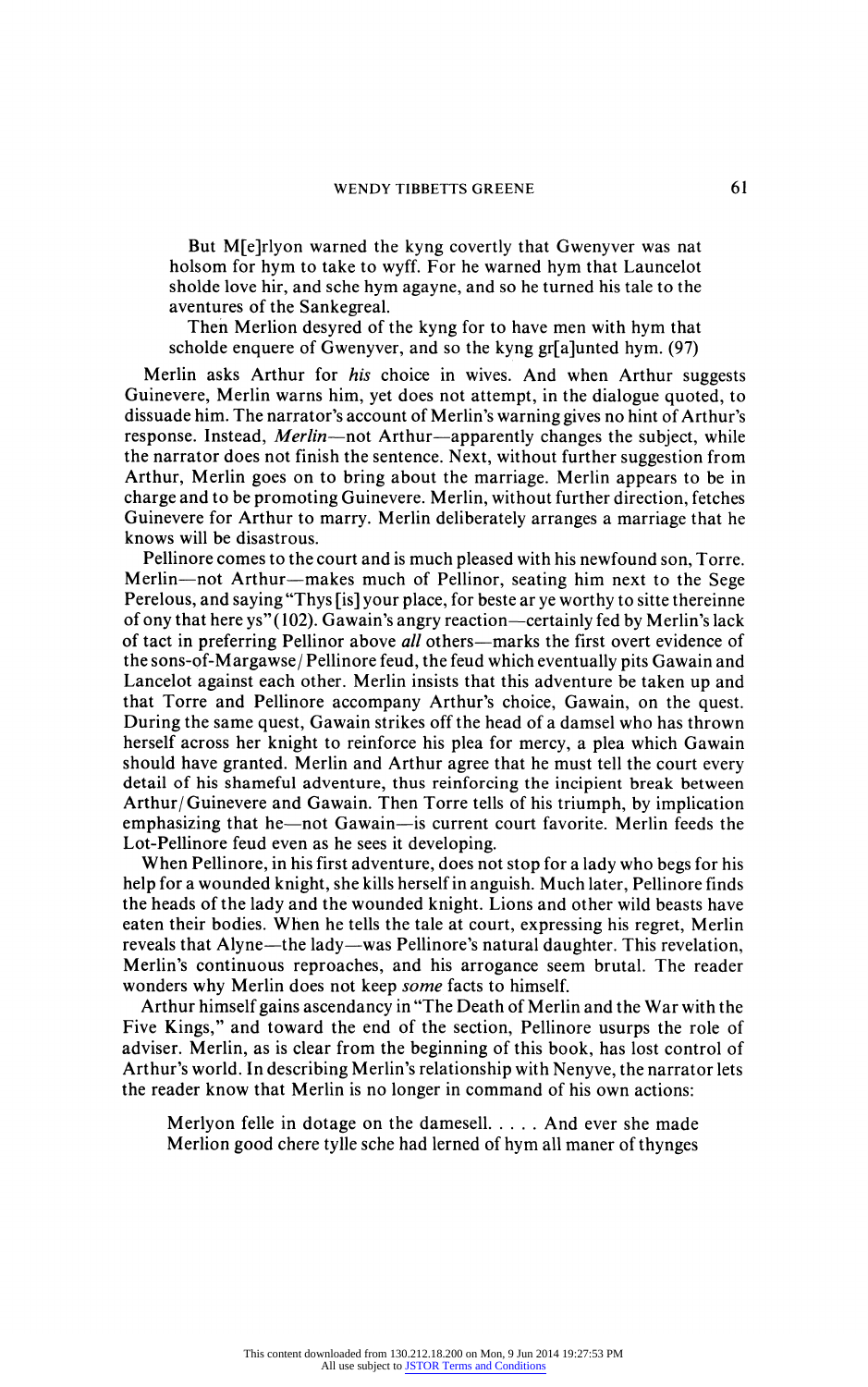# 62 MALORY'S MERLIN

that sehe desyred; and he was assoted uppon hir, that he myght nat be from hir. (125)

To Arthur, Merlin predicts his own death. Although Arthur asks him to avoid it in order to continue advising him, Merlin and Arthur's parting does not move the reader as he/she might expect. Merlin simply makes it clear that he cannot avoid his fate and moves on. He leaves the court with Nenyve; they seem tied together by an adversarial link, and he behaves foolishly in giving up his power to enchant her.

Merlin and Nenyve meet the young Lancelot and Merlin offers happy prophecies about his prowess. But after that short-lived interlude, Merlin and Nenyve seem locked in destructive distrust: nor can either leave the other. Finally, Nenyve takes control of events and imprisons him beneath a huge stone.

At the end of the book, Bagdemagus, disgruntled at not becoming a Round Table knight, leaves the court and comes upon the stone where Merlin is imprisoned and hears his cries. The narrator says:

Bagdemagus wolde have holpyn hym, and wente unto the grete stone, and hit was so hevy that an hondred men myght nat lyffte hit up. Whan Merlyon wyste that he was there, he bade hym leve his laboure, for all was in vayne: for he myght never be holpyn but by her that put hym there. (132)

Merlin, who began by creating Arthur's world, has been rendered powerles and whimpering. The narrator explains how Bagdemagus "herde [Merlin] make a grete dole" ( 132). All subsequent references to Merlin in the Morte are essentially brief references to past prophecies and actions.

In conclusion, then, what does Merlin say? He offers prophecy and reproach. What does Merlin do? At times he intervenes in the action, and at other times, he fails to appear when he is needed. How do others respond to Merlin? Sometimes he elicits fear or amazement; he certainly elicits too little affection and admiration. In strength and wisdom, Merlin regresses as the "hoole book" progresses. Physically, Merlin degenerates from rapid-moving, effective enchanter to helpless, imprisoned old man. At worst, Merlin is an evil designer deliberately miscreating Arthur's world; at best, he is an ambiguous character who simply fails to achieve his goals. In book I, Merlin creates a world which he cannot, in books II through IV, control. Like each of Malory's characters, he is, after all, only human. Perhaps, ultimately, the reader must see him as Merlin, the bumbling magician.

## Wendy Tibbetts Greene Methodist College

# WORKS CITED

Adolph, Helen. "The Concept of Original Sin as Reflected in Arthurian Romance." Studies in Language and Literature as Presented to Margaret Schlauch. Ed. Mieczyslav Brahmer, Stanislav Helsztynski, and Julian Grzyzanowski. Warsaw: Warsaw Scientific Publications, 1966. 437-44.